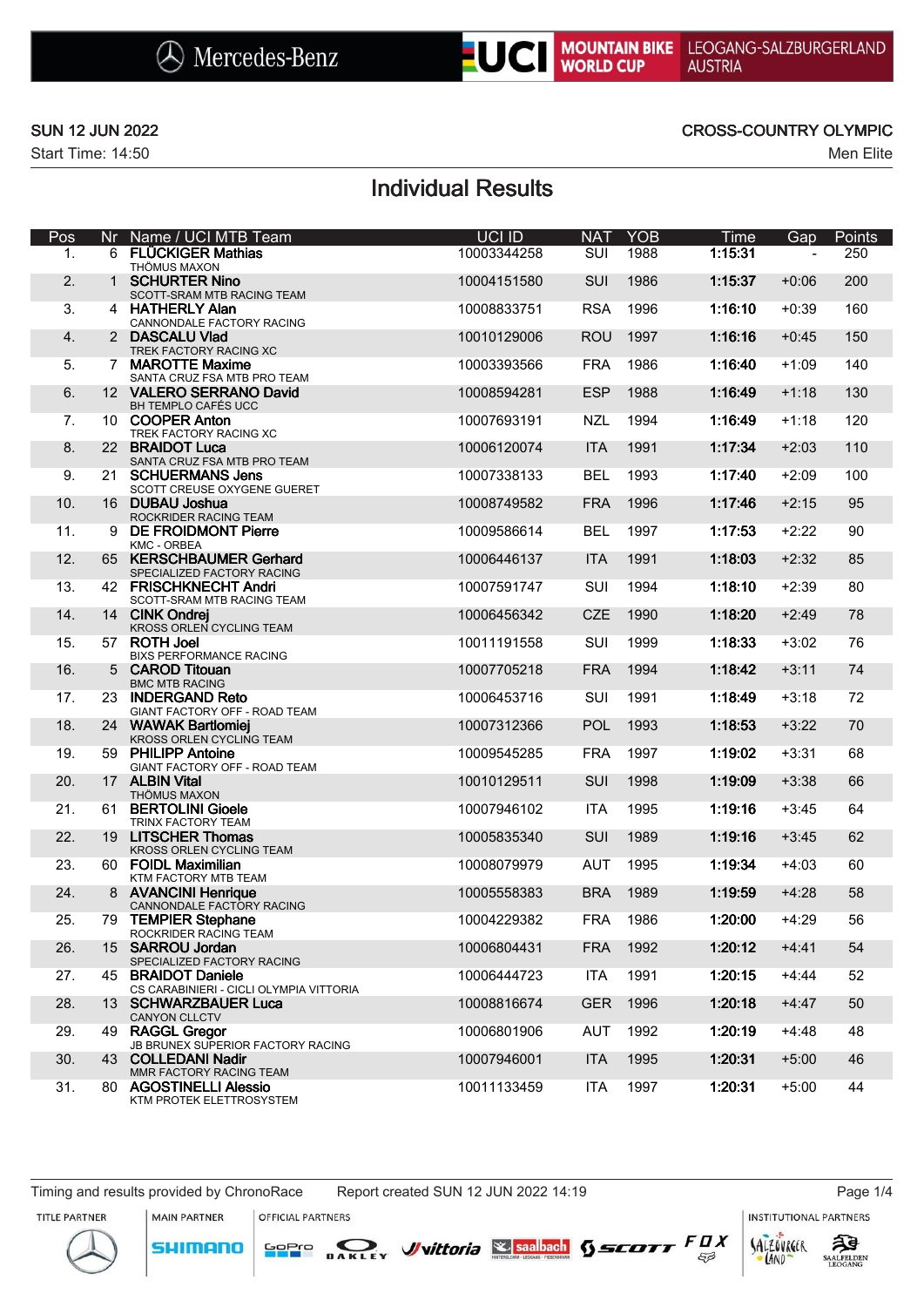

### SUN 12 JUN 2022 CROSS-COUNTRY OLYMPIC

# Individual Results

| Pos | Nr. | Name / UCI MTB Team                                     | UCI ID      | <b>NAT</b> | <b>YOB</b> | Time    | Gap     | Points           |
|-----|-----|---------------------------------------------------------|-------------|------------|------------|---------|---------|------------------|
| 32. |     | 66 LIST David<br>LEXWARE MOUNTAINBIKE TEAM              | 10011197420 | <b>GER</b> | 1999       | 1:20:33 | $+5:02$ | 42               |
| 33. |     | 82 SCHELB Julian<br>STOP&GO MARDERABWEHR MTB TEAM       | 10006805946 | <b>GER</b> | 1992       | 1:20:56 | $+5:25$ | 40               |
| 34. |     | 64 ZALTSMAN Tomer<br>JB BRUNEX SUPERIOR FACTORY RACING  | 10011012615 | <b>ISR</b> | 1999       | 1:20:56 | $+5:25$ | 38               |
| 35. |     | 95 VITALI Bruno<br>SWITZERLAND                          | 10011122951 | <b>SUI</b> | 1994       | 1:21:10 | $+5:39$ | 36               |
| 36. |     | 11 COLOMBO Filippo<br><b>BMC MTB RACING</b>             | 10009586210 | <b>SUI</b> | 1997       | 1:21:21 | +5:50   | 34               |
| 37. |     | 68 SCHEHL Niklas<br>STOP&GO MARDERABWEHR MTB TEAM       | 10009979159 | <b>GER</b> | 1998       | 1:21:22 | $+5:51$ | 32               |
| 38. |     | 103 DORIGONI Jakob<br>TORPADO FACTORY TEAM              | 10009770510 | <b>ITA</b> | 1998       | 1:21:22 | $+5:51$ | 30               |
| 39. |     | 50 BRANDL Maximilian<br>LEXWARE MOUNTAINBIKE TEAM       | 10009586513 | <b>GER</b> | 1997       | 1:21:45 | $+6:14$ | 29               |
| 40. |     | 67 GLENDE Mats Tubaas<br><b>NORWAY</b>                  | 10015818761 | <b>NOR</b> | 1999       | 1:21:47 | +6:16   | 28               |
| 41. |     | 74 DISERA Peter<br>NORCO FACTORY TEAM                   | 10008178393 | CAN        | 1995       | 1:21:49 | $+6:18$ | 27               |
| 42. |     | 18 CARSTENSEN Sebastian Fini<br><b>KMC - ORBEA</b>      | 10008129590 | <b>DEN</b> | 1995       | 1:21:59 | +6:28   | 26               |
| 43. |     | 76 RØHME Knut<br><b>NORWAY</b>                          | 10015818458 | <b>NOR</b> | 1999       | 1:22:04 | $+6:33$ | 25               |
| 44. |     | 128 ZANOTTI Juri<br><b>BMC MTB RACING</b>               | 10011009581 | <b>ITA</b> | 1999       | 1:22:08 | +6:37   | 24               |
| 45. |     | 111 DANIEL Thibault<br><b>CUBE PRO FERMETURES SEFIC</b> | 10009545386 | <b>FRA</b> | 1997       | 1:22:08 | $+6:37$ | 23               |
| 46. |     | 63 MARKT Karl<br>JB BRUNEX SUPERIOR FACTORY RACING      | 10003917366 | <b>AUT</b> | 1980       | 1:22:28 | +6:57   | 22               |
| 47. |     | 72 RODRIGUEZ GUEDE Pablo<br>BH TEMPLO CAFÉS UCC         | 10007278620 | <b>ESP</b> | 1993       | 1:22:32 | $+7:01$ | 21               |
| 48. |     | 86 KOBES Lukáš<br>GAPP SYSTEM - KOLOFIX MTB RACING TEAM | 10008822435 | <b>CZE</b> | 1996       | 1:22:33 | $+7:02$ | 20               |
| 49. |     | 73 ORR Cameron<br><b>GREAT BRITAIN</b>                  | 10011218739 | <b>GBR</b> | 1999       | 1:22:34 | $+7:03$ | 19               |
| 50. |     | 85 LORET Maxime<br>KTM VITTORIA TEAM                    | 10008815462 | <b>FRA</b> | 1995       | 1:22:47 | +7:16   | 18               |
| 51. |     | 91 TRARIEUX Julien<br>MASSI-BEAUMES DE VENISE           | 10006804330 | <b>FRA</b> | 1992       | 1:23:02 | $+7:31$ | 17               |
| 52. |     | 97 DE COSMO Gioele<br>WILIER - PIRELLI FACTORY TEAM XCO | 10009823858 | <b>ITA</b> | 1997       | 1:23:08 | +7:37   | 16               |
| 53. |     | 70 GUERRINI Marcel<br><b>BIXS PERFORMANCE RACING</b>    | 10007651563 | <b>SUI</b> | 1994       | 1:23:08 | +7:37   | 15               |
| 54. |     | 51 CULLELL ESTAPE Jofre<br>PRIMAFLOR MONDRAKER GENUINS  | 10010946533 | <b>ESP</b> | 1999       | 1:23:10 | +7:39   | 14               |
| 55. | 106 | <b>FINCHAM Sean</b><br>NORCO FACTORY TEAM               | 10010126982 | <b>CAN</b> | 1998       | 1:23:25 | $+7:54$ | 13               |
| 56. |     | 81 HELTA Filip<br>KROSS ORLEN CYCLING TEAM              | 10009547410 | POL        | 1997       | 1:23:31 | $+8:00$ | 12               |
| 57. |     | 56 ANDREASSEN Simon<br>CANNONDALE FACTORY RACING        | 10009436363 | <b>DEN</b> | 1997       | 1:23:32 | $+8:01$ | 11               |
| 58. |     | 109 BURKI Nick<br>BIKE TEAM SOLOTHURN                   | 10010129612 | SUI        | 1998       | 1:23:43 | $+8:12$ | 10               |
| 59. |     | 71 ORSCHEL Tyler<br>CANADA                              | 10010826392 | CAN        | 1998       | 1:23:47 | $+8:16$ | $\boldsymbol{9}$ |
| 60. |     | 107 SPENA Fabio<br><b>BIKEBOX RACINGTEAM</b>            | 10011191659 | SUI        | 1999       | 1:23:47 | $+8:16$ | 8                |
| 61. | 89  | <b>PALUMBY Zsombor</b><br><b>HUNGARY</b>                | 10008821223 | <b>HUN</b> | 1996       | 1:24:16 | $+8:45$ |                  |
| 62. |     | 102 OSTASZEWSKI Karol<br>JBG2 CRYOSPACE                 | 10015773392 | <b>POL</b> | 1998       | 1:24:31 | $+9:00$ |                  |

Timing and results provided by ChronoRace Report created SUN 12 JUN 2022 14:19 Page 2/4

**MAIN PARTNER** 

**SHIMANO** 

OFFICIAL PARTNERS

**INSTITUTIONAL PARTNERS** 

TITLE PARTNER





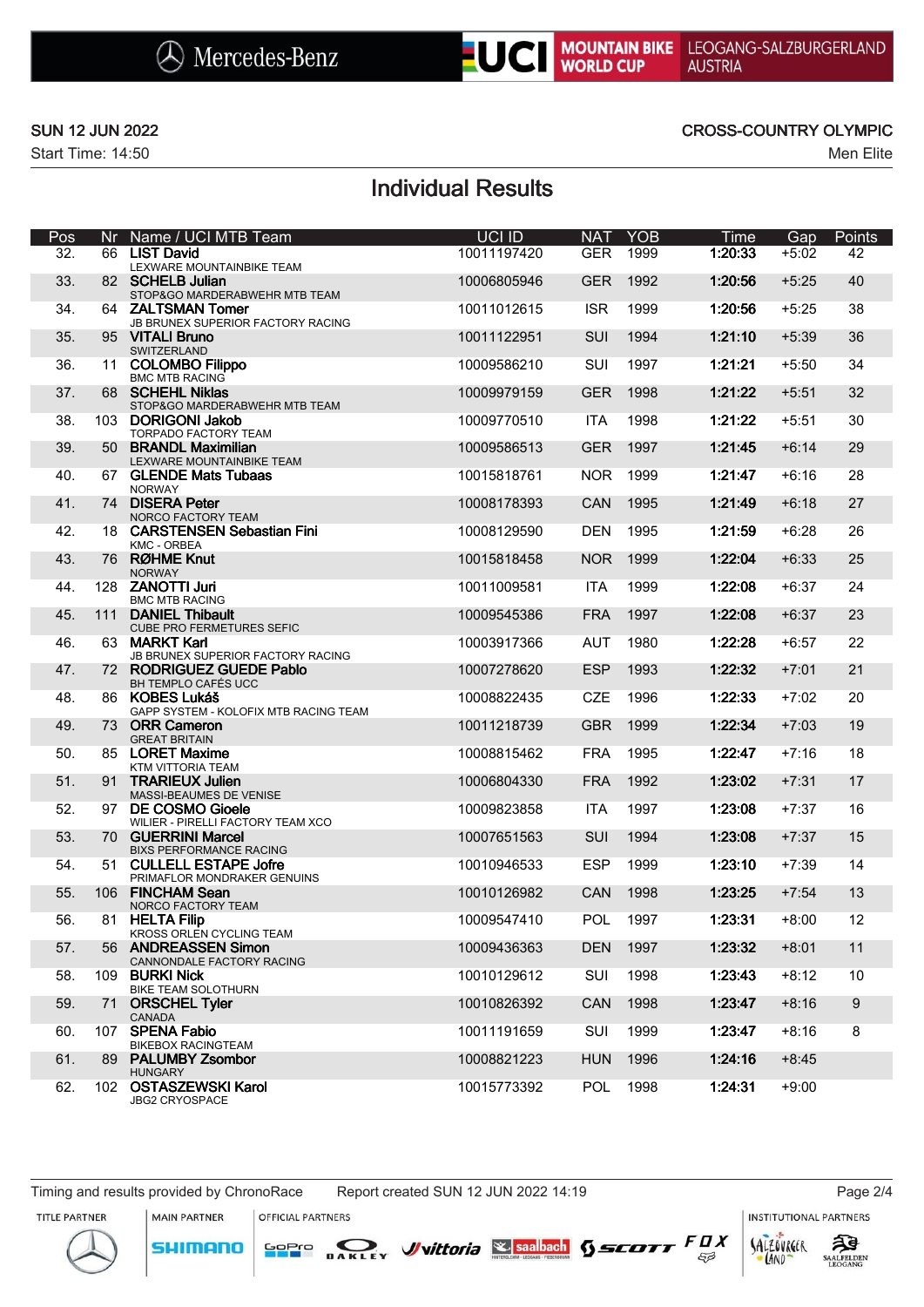

### SUN 12 JUN 2022 CROSS-COUNTRY OLYMPIC

# Individual Results

| Pos                      |     |                                          | Nr Name / UCI MTB Team                                  |                    | <b>UCI ID</b> | <b>NAT</b> | <b>YOB</b> | Time               | Gap      | Points          |
|--------------------------|-----|------------------------------------------|---------------------------------------------------------|--------------------|---------------|------------|------------|--------------------|----------|-----------------|
| 63.                      |     | 55 HÆGSTAD Erik<br><b>KMC - ORBEA</b>    |                                                         |                    | 10008875379   | <b>NOR</b> | 1996       | 1:24:34            | $+9:03$  |                 |
| 64.                      |     | 117 ADAMS Jens<br><b>BELGIUM</b>         |                                                         |                    | 10006643975   | <b>BEL</b> | 1992       | 1:24:37            | $+9:06$  |                 |
| 65.                      |     | 118 OLIVETTI Sven<br>SWITZERLAND         |                                                         |                    | 10014635866   | SUI        | 1997       | 1:24:42            | $+9:11$  |                 |
| 66.                      |     | <b>AUSTRALIA</b>                         | 90 IVORY Cameron                                        |                    | 10006801300   | <b>AUS</b> | 1992       | 1:25:21            | $+9:50$  |                 |
| 67.                      |     | 112 THOMA Dario<br>SWITZERLAND           |                                                         |                    | 10009417064   | SUI        | 1997       | 1:25:35            | $+10:04$ |                 |
| 68.                      |     | 114 MUNDY Isaac<br><b>GREAT BRITAIN</b>  |                                                         |                    | 10008173848   | <b>GBR</b> | 1994       | 1:25:46            | $+10:15$ |                 |
| 69.                      |     | 69 EGGER Georg<br><b>GERMANY</b>         |                                                         |                    | 10008131109   | <b>GER</b> | 1995       | 1:25:55            | $+10:24$ |                 |
| 70.                      |     | 58 GAZE Samuel<br><b>ALPECIN - FENIX</b> |                                                         |                    | 10008611560   | <b>NZL</b> | 1995       | 1:26:21            | $+10:50$ |                 |
| 71.                      |     | 47 GRIOT Thomas<br>CANYON CLLCTV         |                                                         |                    | 10008081801   | <b>FRA</b> | 1994       | 1:27:00            | $+11:29$ |                 |
| 72.                      |     | 110 OLIVER Craig<br><b>NEW ZEALAND</b>   |                                                         |                    | 10008104736   | <b>NZL</b> | 1995       | $-1$ LAP           |          |                 |
| 73.                      | 99  | <b>MCCRAE Erno</b><br><b>BELGIUM</b>     |                                                         |                    | 10008061690   | <b>BEL</b> | 1995       | $-1$ LAP           |          |                 |
| 74.                      |     | 115 JELÍNEK Josef                        | <b>CYKLOSTAR HEAD PIRELLI</b>                           |                    | 10009745652   | CZE        | 1998       | $-1$ LAP           |          |                 |
| 75.                      |     | 92 SPESCHA Ursin<br>KA BOOM - KRAPF      |                                                         |                    | 10009880543   | SUI        | 1998       | $-1$ LAP           |          |                 |
| 76.                      |     | <b>GERMANY</b>                           | 121 GAßNER Michael                                      |                    | 10059315480   | <b>GER</b> | 1999       | $-1$ LAP           |          |                 |
| 77.                      |     | CANADA                                   | 104 BARTON Malcolm                                      |                    | 10009984920   | CAN        | 1998       | $-2$ LAP           |          |                 |
| 78.                      |     | <b>IRELAND</b>                           | 120 MCGLINCHEY Christopher                              |                    | 10007712086   | <b>IRL</b> | 1994       | $-2$ LAP           |          |                 |
| 79.                      |     | <b>FRANCE</b>                            | 116 BOULANGER Hugo                                      |                    | 10015697008   | <b>FRA</b> | 1999       | $-2$ LAP           |          |                 |
| 80.                      | 123 | <b>HAMM Florian</b><br><b>GERMANY</b>    |                                                         |                    | 10011196511   | <b>GER</b> | 1999       | $-2$ LAP           |          |                 |
| 81.                      |     | 113 ALLARD Basile<br><b>FRANCE</b>       |                                                         |                    | 10011138816   | <b>FRA</b> | 1998       | $-2$ LAP           |          |                 |
| 82.                      |     | <b>GERMANY</b>                           | 119 BECKMANN Vincent Jonatan                            |                    | 10083175763   | <b>GER</b> | 1998       | $-4$ LAP           |          |                 |
| 83.                      |     | <b>ARGENTINA</b>                         | 124 DIAZ TORRES Juan Francisco                          |                    | 10011186104   | ARG        | 1999       | $-4$ LAP           |          |                 |
| 84.                      |     |                                          | 125 DOWLING William<br>UNITED STATES OF AMERICA         |                    | 10059185138   | <b>USA</b> | 1999       | $-4$ LAP           |          |                 |
|                          |     |                                          | 62 NORDEMANN David<br>CST POSTNL BAFANG MTB RACING TEAM |                    | 10009546703   | <b>NED</b> | 1997       | <b>DNF</b>         |          |                 |
|                          |     | <b>GREAT BRITAIN</b>                     | 122 LAWLESS Christopher                                 |                    | 10008681379   | <b>GBR</b> | 1995       | <b>DNF</b>         |          |                 |
|                          |     | 54 OLIVER Ben<br><b>NEW ZEALAND</b>      |                                                         |                    | 10008814149   | <b>NZL</b> | 1996       | <b>DNF</b>         |          |                 |
|                          |     | <b>MEXICO</b>                            | 105 MARTINEZ GALVAN Amando                              |                    | 10009998458   | MEX        | 1997       | <b>DNF</b>         |          |                 |
|                          |     | 37 FORSTER Lars                          | SCOTT-SRAM MTB RACING TEAM                              |                    | 10006915070   | SUI        | 1993       | <b>DNS</b>         |          |                 |
|                          |     | 87 EID Emil Hasund<br><b>NORWAY</b>      |                                                         |                    | 10020671690   |            | NOR 1995   | <b>DNS</b>         |          |                 |
| <b>Entries / Nations</b> |     |                                          |                                                         | <b>Fastest lap</b> |               |            |            | Race configuration |          | <b>Distance</b> |

| Entries<br><b>Nations</b> | astest lap                                  | <b>Race configuration</b> | <b>Distance</b> |  |
|---------------------------|---------------------------------------------|---------------------------|-----------------|--|
| 90/25                     | FLÜCKIGER Mathias (SUI), 0:10:57, 20.26km/h | 7km<br>5km+6x3            | 70km<br>24      |  |

MAIN PARTNER

**SHIMANO** 

Timing and results provided by ChronoRace Report created SUN 12 JUN 2022 14:19 Page 3/4

**INSTITUTIONAL PARTNERS** 

ट्रीडे

AALFELDEN

TITLE PARTNER



OFFICIAL PARTNERS